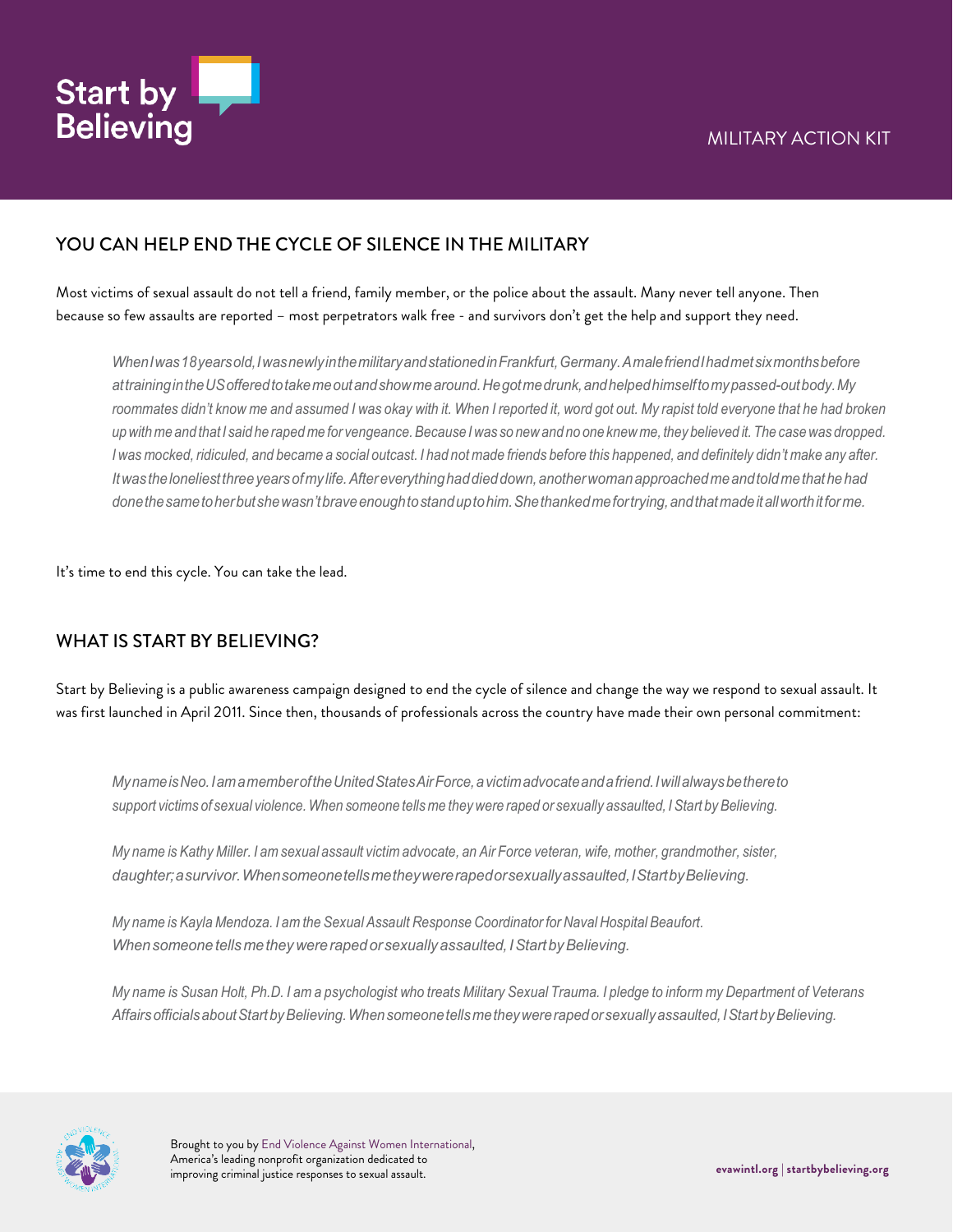# MILITARY ACTION KIT



But it's more than just a personal pledge. By transforming personal and professional responses to sexual assault, we can help victims pursue justice and healing.

**Failed responses… additional victims.**

**Stop the cycle and make our communities safer.**

### WHY IS THE PLEDGE IMPORTANT?

Decades of research demonstrates that sexual assault victims are often doubted or blamed, and these negative responses have a number of harmful effects. They also decrease the chance that victims will report the crime and reach out for help.

I was 20 years old, a male in the Army National Guard. Three men held me down as a woman assaulted me. They *gotmedrunkanddruggedwithaspecialdrinktheygaveme.Itrustedthem.Theywerepartofmyunit.Ihadto livewiththis forfour yearsuntil Igotoutduetoanxiety.Noonebelieved mewhenItoldmy story.*

This is why the message of Start by Believing is so vital - outcomes will only change when sexual assault reports are investigated from an initial presumption of merit.

### WHAT DOES START BY BELIEVING MEAN IN THE MILITARY?

Many military members experience the trauma of sexual assault victimization without ever speaking a word about it to anyone. They may not know where to turn, who will believe them, or how to get help. Headlines point a dramatic increase in sexual assault reporting in the U.S. military. For some, this might be seen as cause for alarm, but it is more likely a positive sign that most victims feel comfortable coming forward as a result of the reforms and outreach by the Department of Defense.

These reforms are helping to create an environment where victims feel safe reporting the assault, and this shift sets victims on a whole different path toward recovery. If we envision the opposite – victims who have the courage to tell someone about the assault are doubted or blamed for their behavior – victims are likely to shut down before they have a chance to consider their reporting options. Unfortunately, the perception that a victim is lying is often the starting point for many people's reactions.

If we assume a victim is lying, we risk causing additional harm. This can also reduce any chance of properly responding to and investigating a report, because the victim is likely to recant.



Brought to you by End Violence Against Women International, America's leading nonprofit organization dedicated to improving criminal justice responses to sexual assault. **evawintl.org | startbybelieving.org**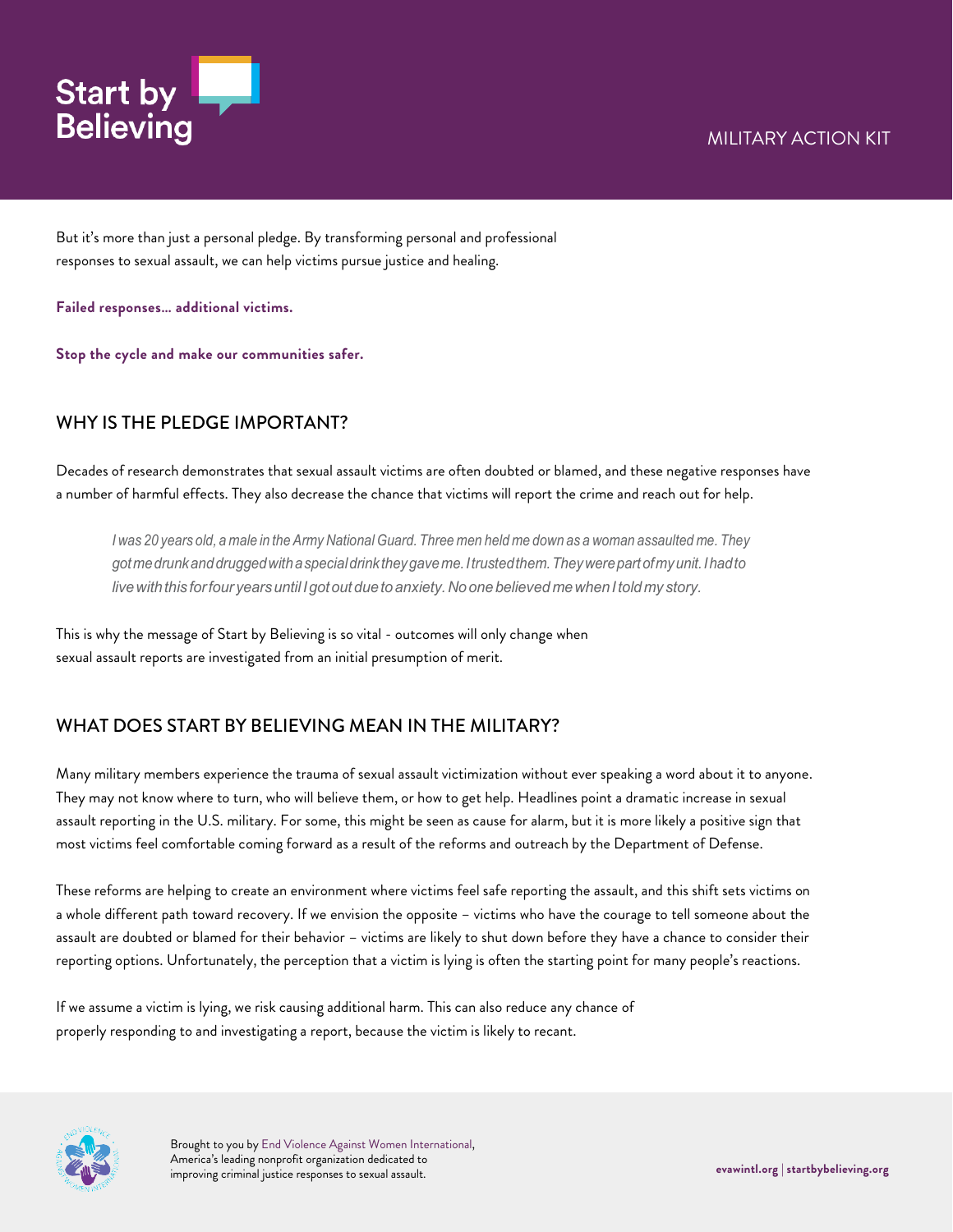

When we Start by Believing, we create an atmosphere where victims receive the support they need in order to participate in an investigation. When victims fully participate, there is an increased likelihood that a thorough investigation can be conducted. The choice is ours, and the risks are clear. We have far more to gain, and far less to lose, by approaching victims with a perspective of Start by Believing. It is the right thing do to for victims, and best for our nation's military.

### TAKE THE PI FDGF

Start by making your own personal commitment to Start by Believing.

- $\oslash$  I pledge to Start by Believing when someone tells me about their sexual assault.
- $\oslash$  I pledge to help survivors on the road to justice and healing.
- $\oslash$  I pledge to end the cycle of silence.

#### [Pledge now](https://www.startbybelieving.org/pledge/)



### SPREAD THE WORD

Then share the message with others. We have all the tools you need. Check out our [personal action kit](https://www.startbybelieving.org/wp-content/uploads/2020/08/Personal-Action-Kit.pdf) and [community action kit](https://www.startbybelieving.org/wp-content/uploads/2020/08/Community-Action-Kit.pdf) to learn how to get started.

**Encourage leaders to make the pledge:** When the message comes from the top, it trickles down into daily actions that have a powerful impact on the military. You can encourage strong leadership within your unit or base.



Brought to you by End Violence Against Women International, America's leading nonprofit organization dedicated to improving criminal justice responses to sexual assault. **evawintl.org | startbybelieving.org**